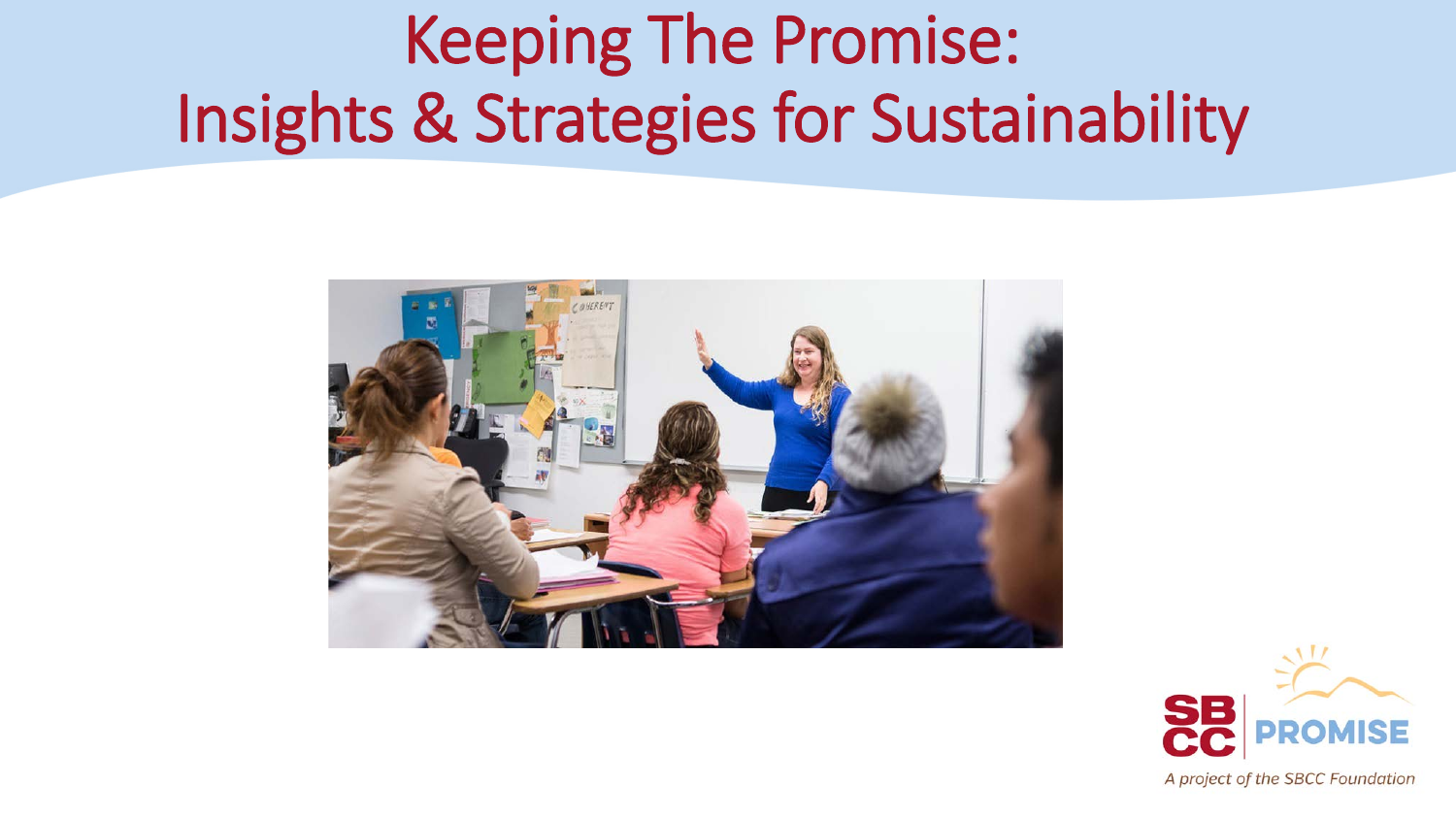# Form Follows Function

Who is promising what to whom? How does a promise effort connect to larger goals (policy, institution, community, etc.)? How much support can we afford to offer? How do we measure success? How well will a college promise effort integrate with existing programs? How do we guarantee financial sustainability? How can we best coordinate with our K12 districts and four year universities? How do we get critical leaders on board? What is the right mix of public and private funding? How might a promise program affect existing policies(college, local, state, etc.)? Do we have the infrastructure to effectively manage a promise effort?

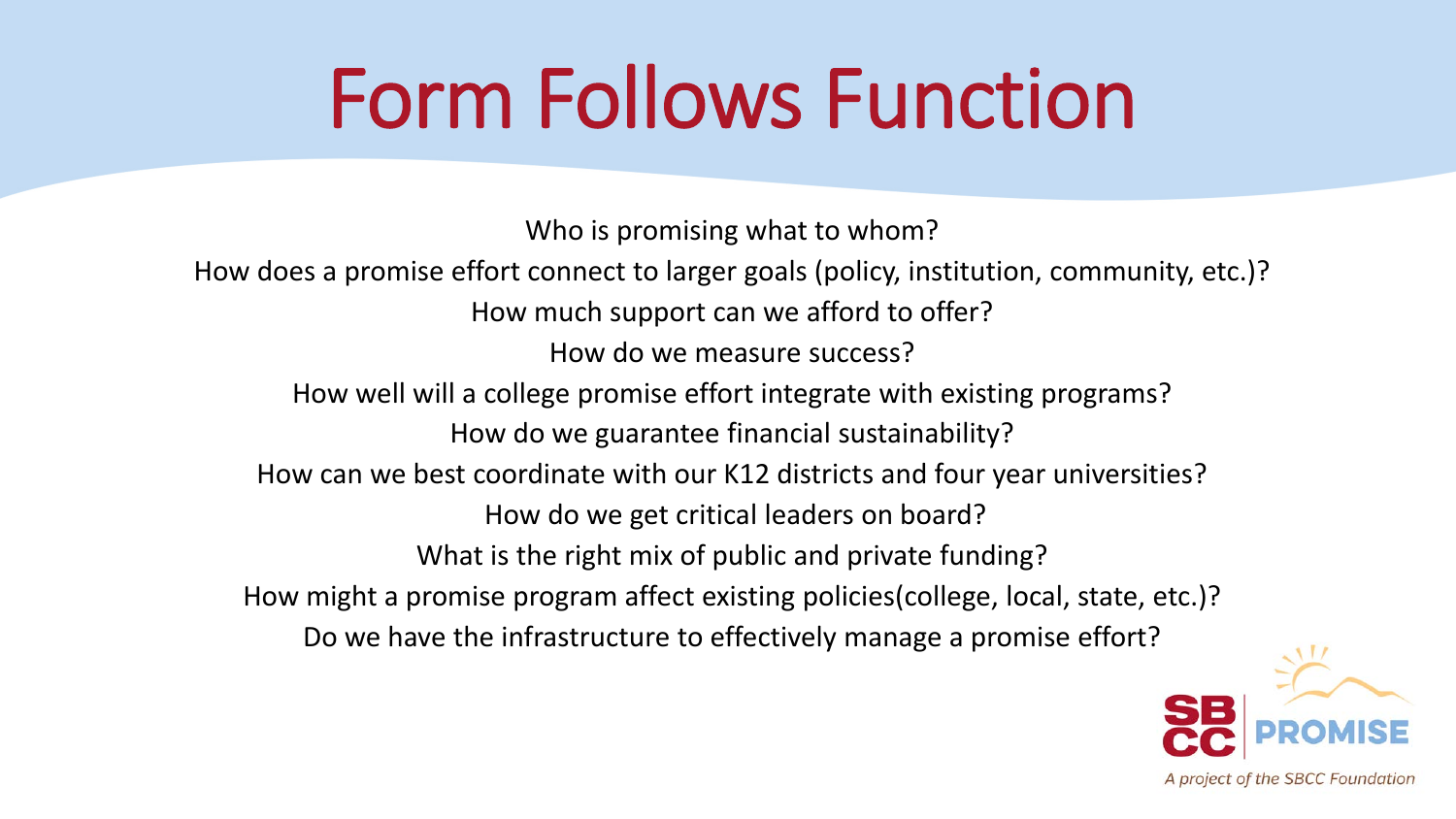# What is the SBCC Promise?

The SBCC Promise was launched in the fall of 2016 and provides any local student who completes their secondary education within the Santa Barbara Community College District with the opportunity to attend SBCC full-time for two years free of charge. The Promise will use privately raised funds to cover all enrollment and required fees, required books, and required supplies in an effort to remove economic barriers, making our community's college fully accessible to all local students.

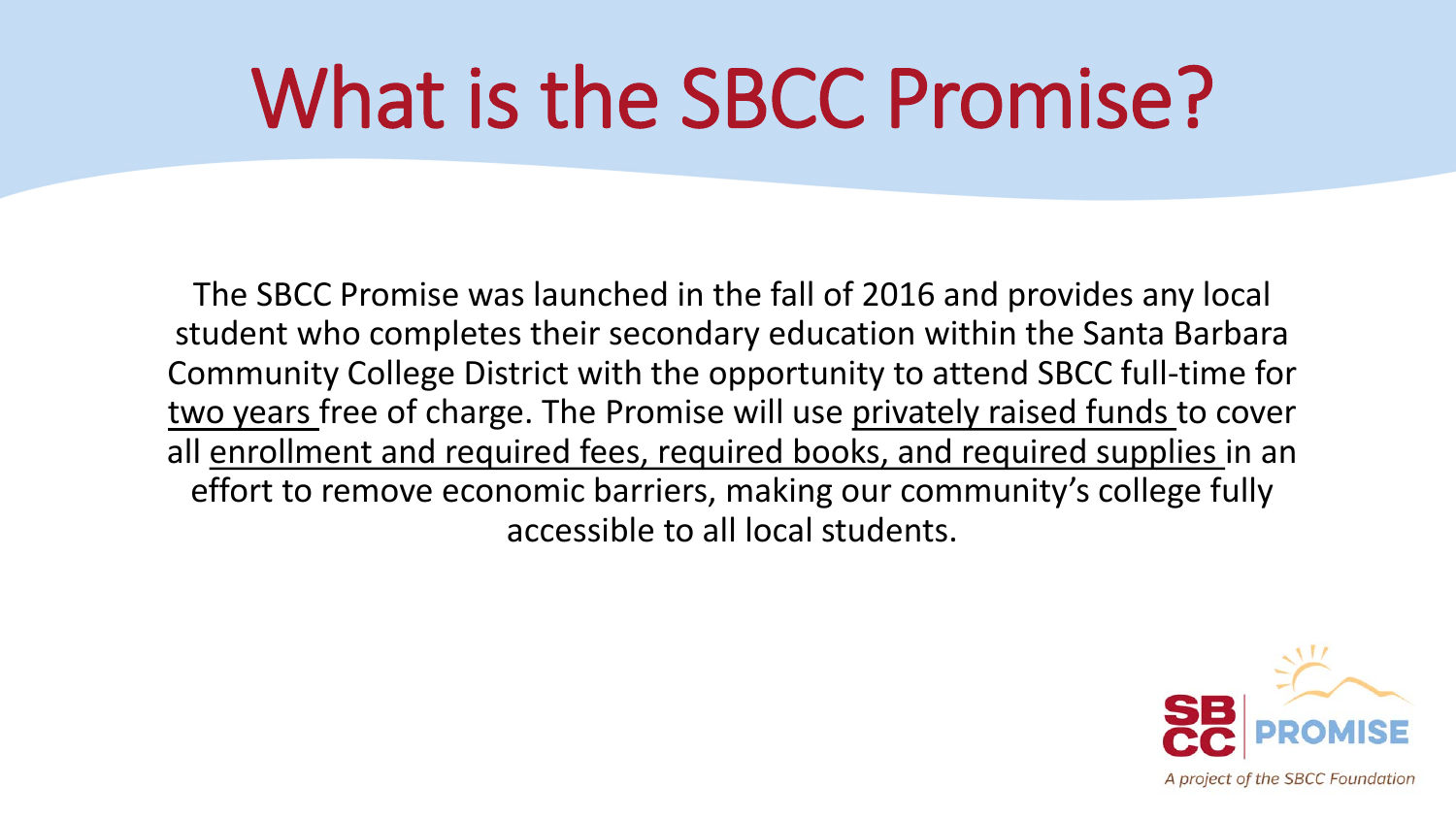# **Eligibility**

#### **To be eligible for the SBCC Promise, a student must:**

- Complete their secondary education within the Santa Barbara Community College District (southern Santa Barbara County from Gaviota to Carpinteria).
- Complete the Board of Governors (BOG) Fee Waiver Application.
- Enroll at SBCC in either the fall or spring term immediately following completion of their secondary education, or if entering military service directly out of high school, they must enroll within 12 months of completion of their service.
- Commit to a full time student schedule (minimum 12 units) throughout the duration of the SBCC Promise for each fall and spring semester. Summer session is encouraged, but there is no minimum load requirement.
- Complete a Student Educational Plan (SEP).
- Participate in academic counseling (at least one session per semester).
- Remain in good academic standing at SBCC.

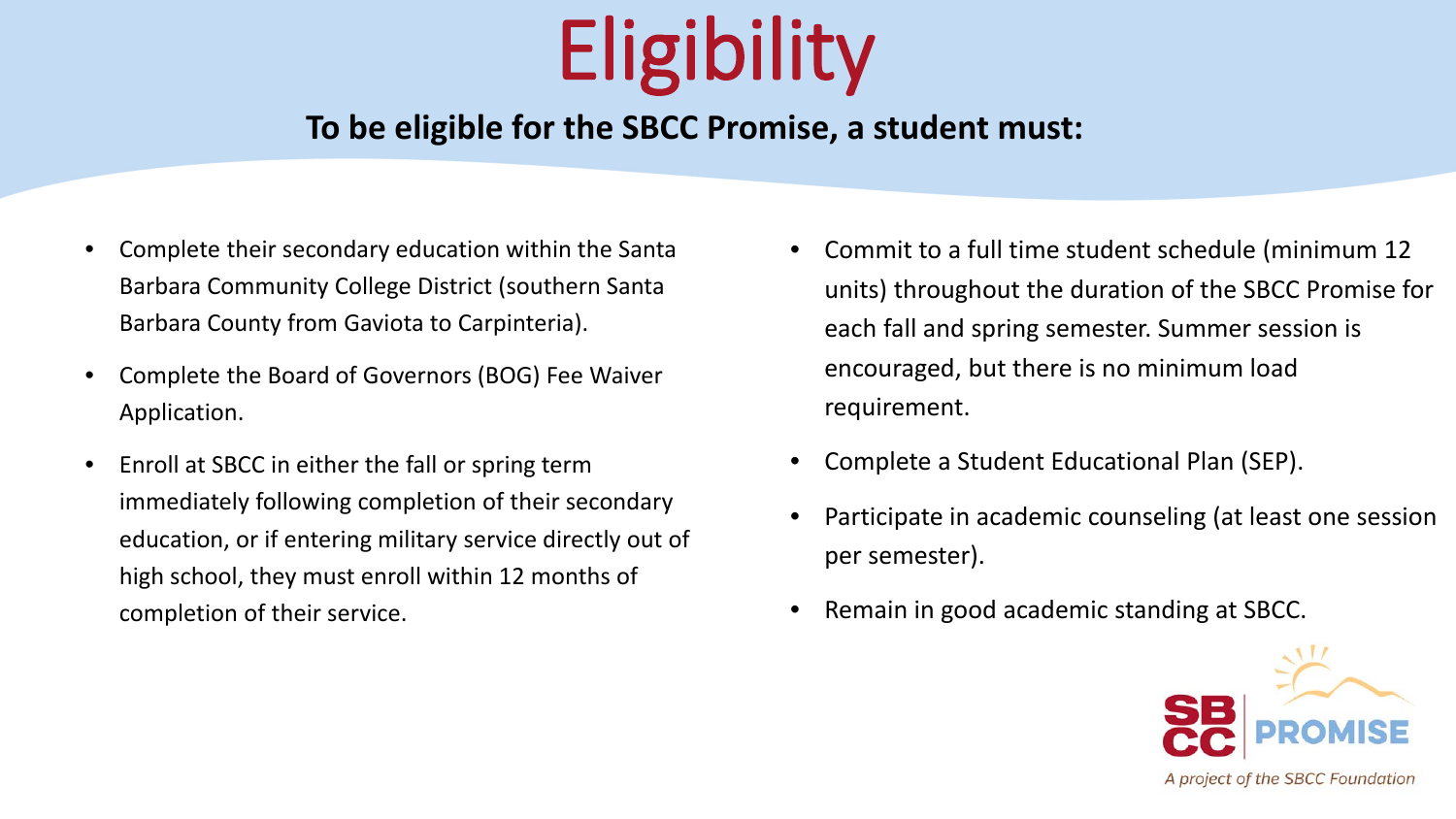# The SBCC Promise Is…

*The SBCC Promise is an investment in … our students, our families, our community, and our economy.*

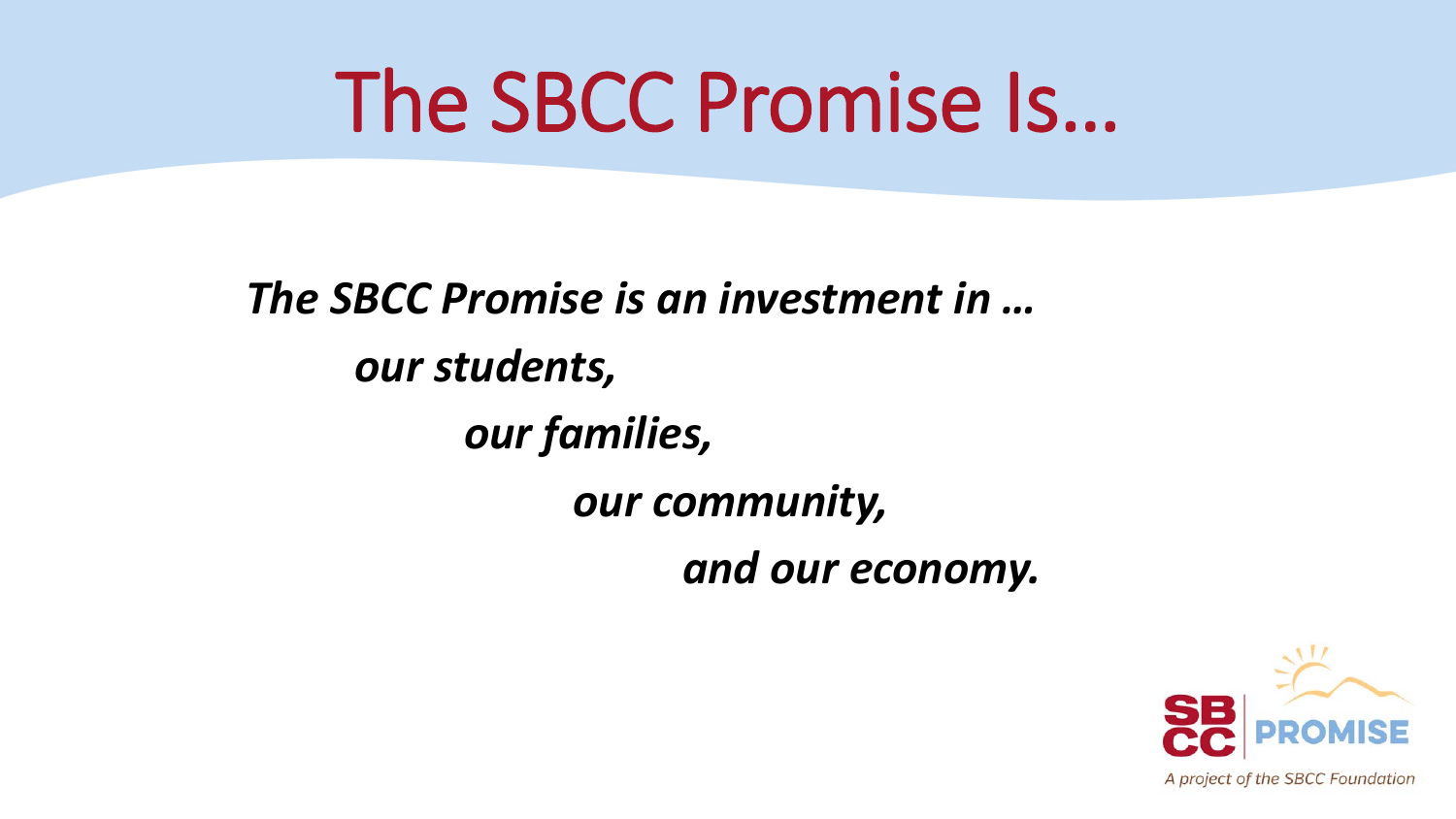# Argument / Case for the Promise

**Depending on the constituency, the following arguments have proven to be more or less effective. Thus, we've developed each and use them as appropriate:**

- Removal of financial barriers / needed financial support
- Academic achievement
- Equity / Access
- Economic Development
- Structural vs piecemeal (traditional scholarships & book grants)
- "Pay it forward"
- 100% Privately-raised funds

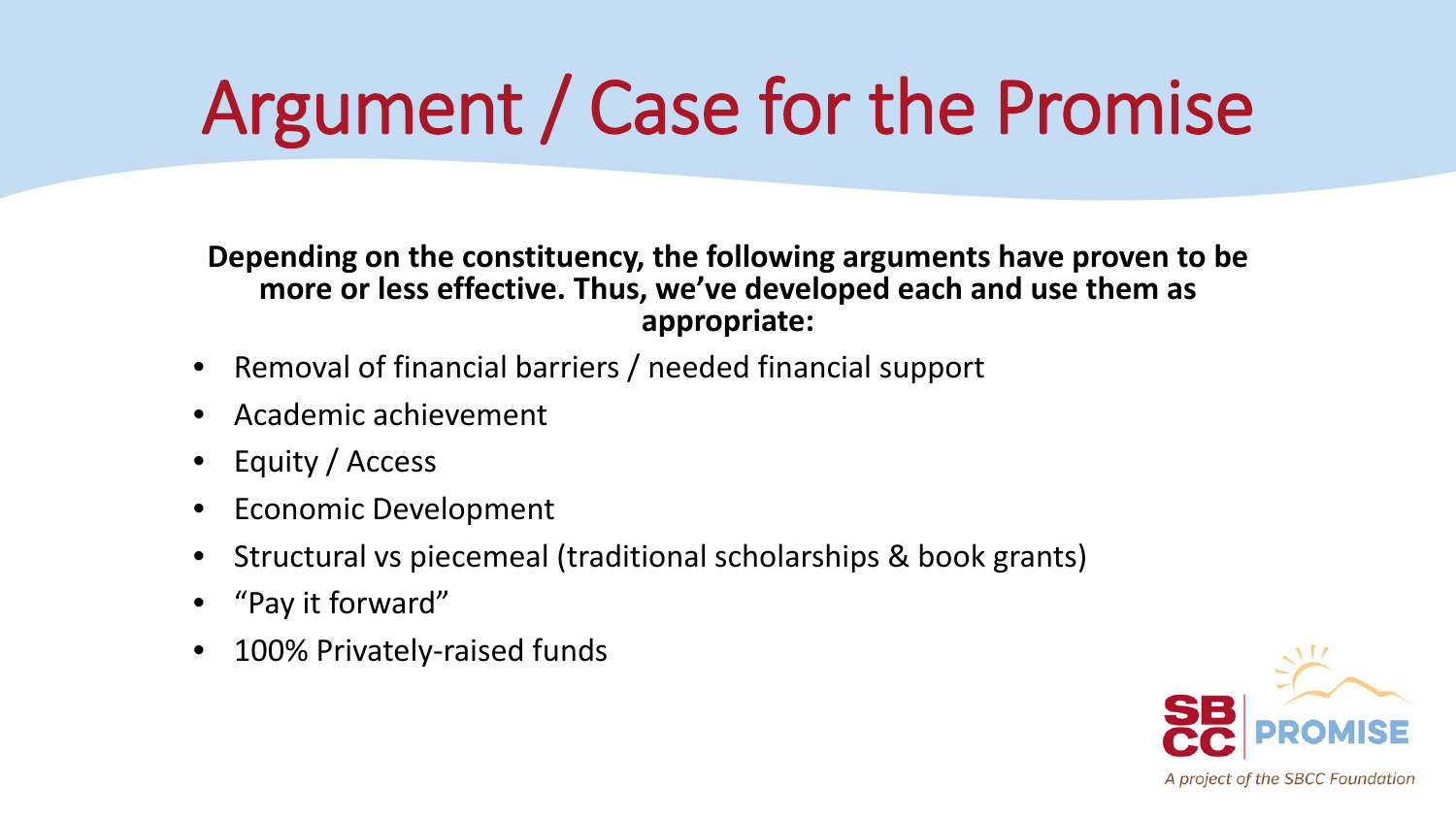# Program Design & Scope

The design is based on:

- the experience of our predecessors (Ventura, Cuesta, Long Beach, and the College Promise<br>Campaign)
- the available research

Controlling for demographic differences, student success correlates most highly to:

- Early enrollment (hence enrollment required within 12 months of secondary completion)
- Full time status (hence full time load requirement)
- Access to and use of advising and support (hence minimum of 1 contact per semester with academic advising)

NOT a "new program" - relies fully (to the extent possible) on the college's existing programs, systems, and infrastructure

The scope (two years, all-inclusive, open access) is intended to model the "ideal", and test for outcomes, financial sustainability, etc.

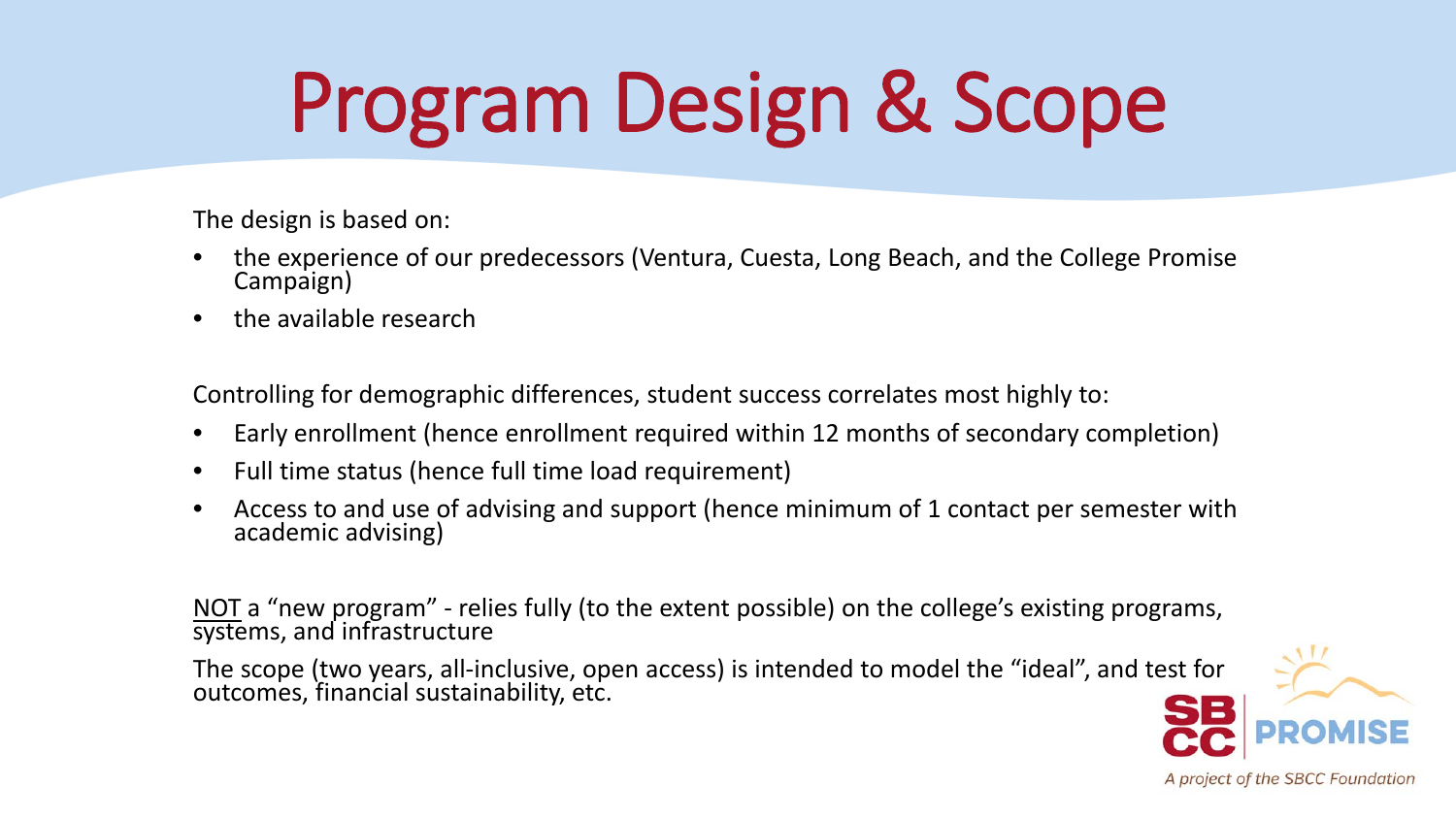# Budget Projections

|                           | Cost / Unit |              | Cost/Semester<br>$(15 \text{ units})$ |         | <b>66% BOG</b><br><b>Waivers</b> |         | Cost/Year |         | Cost/2 Years<br>(2 Semesters) (4 Semesters) |           |
|---------------------------|-------------|--------------|---------------------------------------|---------|----------------------------------|---------|-----------|---------|---------------------------------------------|-----------|
|                           | \$          | 46.00        | \$                                    | 517,500 | \$                               | 175,950 | \$        | 351,900 | $\zeta$                                     | 703,800   |
|                           |             | Cost/Student | At 750<br><b>Students</b>             |         |                                  |         |           |         |                                             |           |
| Books & Supplies          | \$          | 350.00       | \$                                    | 262,500 |                                  |         | \$        | 525,000 | \$                                          | 1,050,000 |
| <b>Transportation Fee</b> | \$          | 31.00        | \$                                    | 23,250  |                                  |         | \$        | 46,500  | \$                                          | 93,000    |
| <b>Health Fees</b>        | \$          | 19.00        | \$                                    | 14,250  |                                  |         | \$        | 28,500  | \$                                          | 57,000    |
| <b>Activity Sticker</b>   | \$          | 5.00         | \$                                    | 3,750   |                                  |         | \$        | 7,500   | \$                                          | 15,000    |
| Student Rep. Fee          | \$          | 1.00         | $\zeta$                               | 750     |                                  |         | \$        | 1,500   | \$                                          | 3,000     |
| <b>TOTAL COST</b>         |             |              |                                       |         |                                  |         | \$        | 960,900 | $\boldsymbol{\zeta}$                        | 1,921,800 |

From 2011-2015:

- Average 66% BOG **Waivers**
- Capture rate varies between 40% and 50%
- Mean enrolling class size of HS graduates is 805

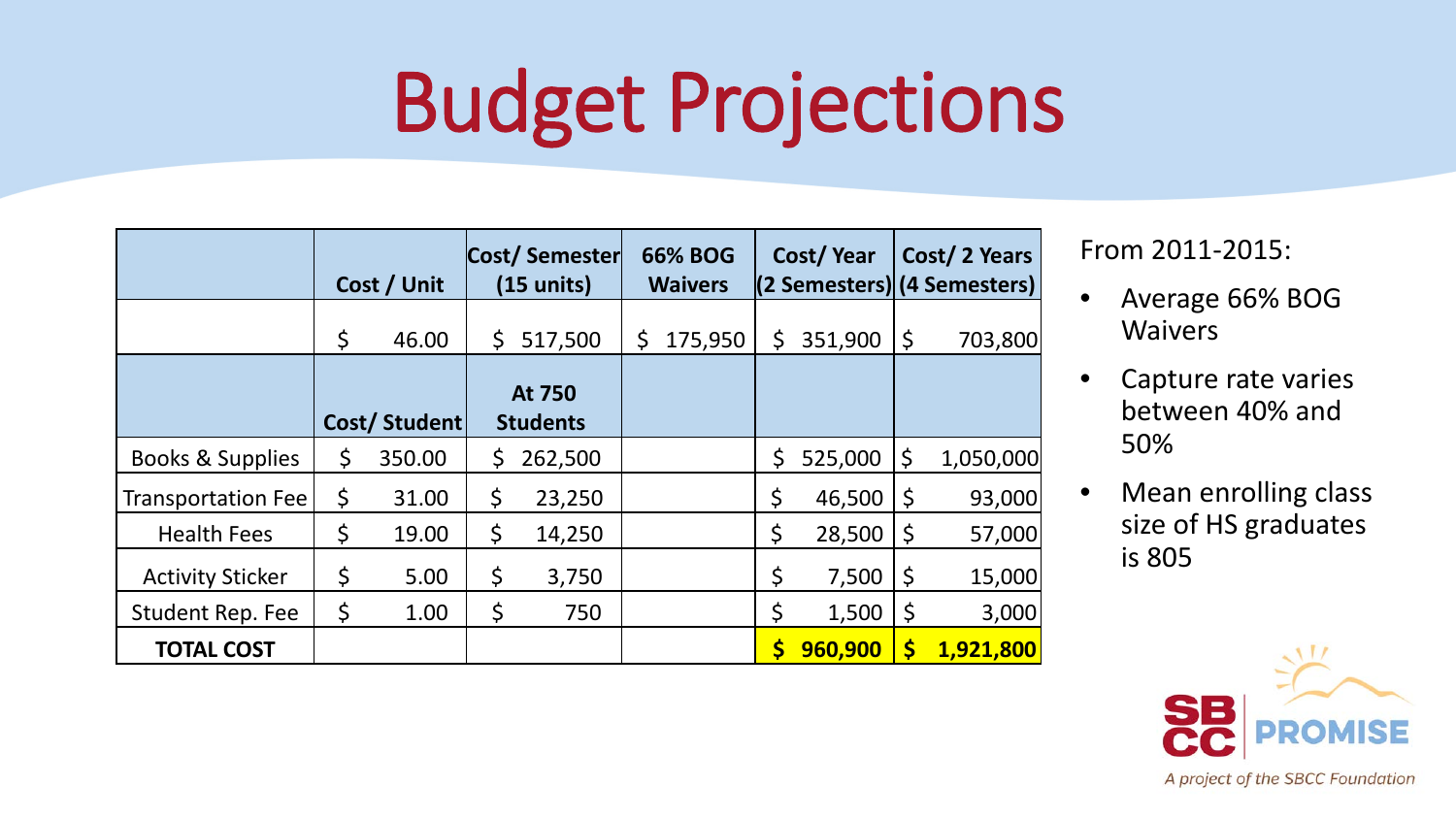## Political, Fiscal & Media Landscape

- **National & State Advocacy**
- **Student Debt Crisis**
- **2016 Presidential Primary**
- **TICAS Research on Real Cost**
- **10 Years of Experimentation**
- **1960 California Higher Education Plan**
- **SBCC Foundation Resources**
- **Santa Barbara's Philanthropic Landscape**

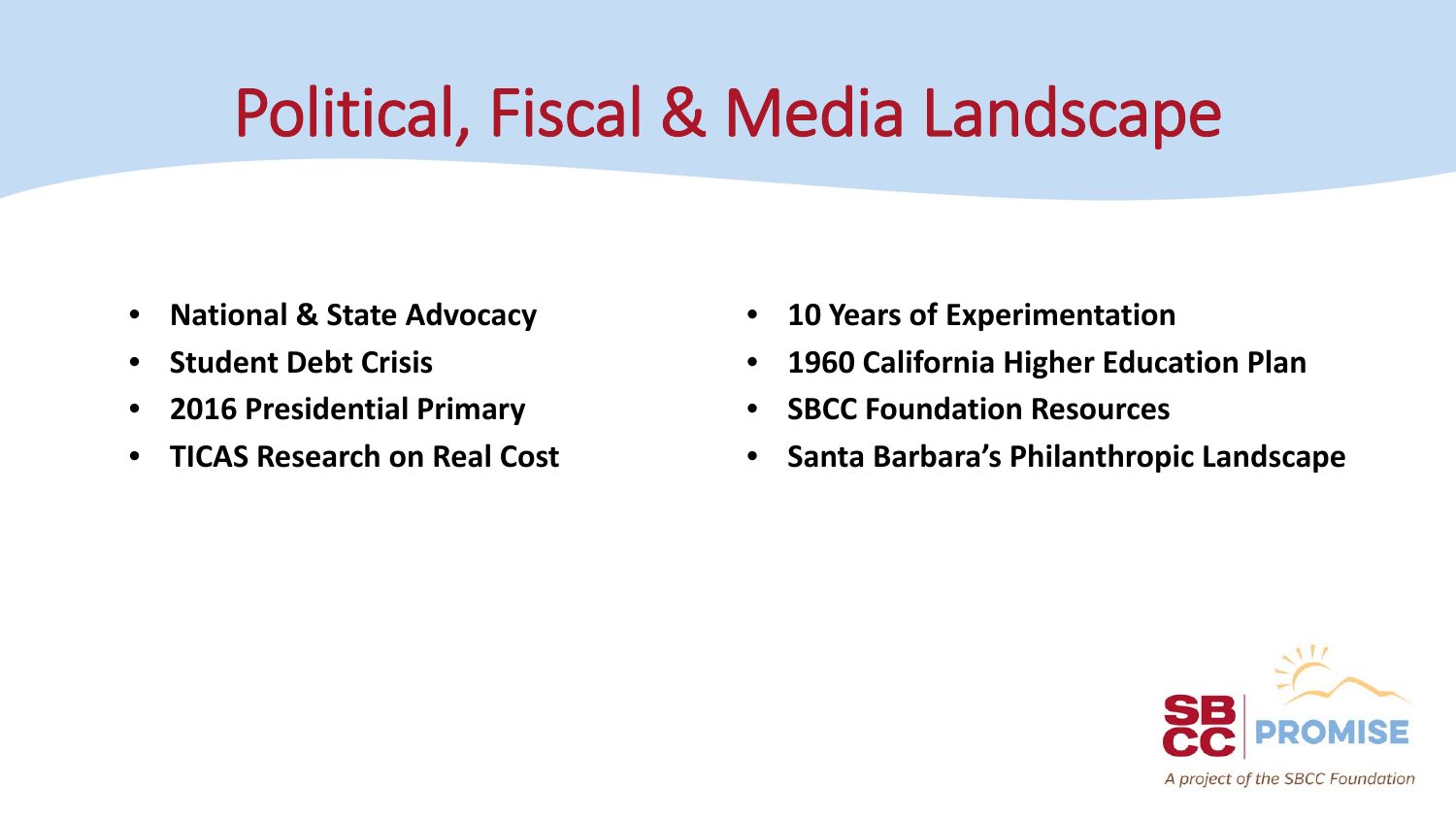## Right Place, Right Time / Timeline

January 9, 2015 – President Barack Obama & Governor Bill Haslam Press Conference in Knoxville, TN

- January 14, 2015 *I Owe It All to Community College* by Tom Hanks (New York Times)
- October 1 3, 2015 CASE Conference on Community College Advancement
- November 19 21, 2015 CCLC Annual Convention
- November December 2015 Draft plan and get support from SBCC leadership
- December 2015 Gather data, review research, and build the model
- December 2015 February 2016 Met with 100+ community leaders for reaction, critique & support
- March 16, 2016 White House Convening with CA College Promise Leaders in Washington, DC
- March 2016 SBCC Implementation Team begins regular meetings
- Fall 2016 SBCC Promise Formally Launched / First Cohort Enrolled
- August 30, 2016 California College Promise Conference in Oakland, CA
- September 14, 2016 LACCD Promise Launch Event with Dr. Jill Biden

October 24-26, 2016 – Promise Net Conference & White House Briefing in Washington, DC

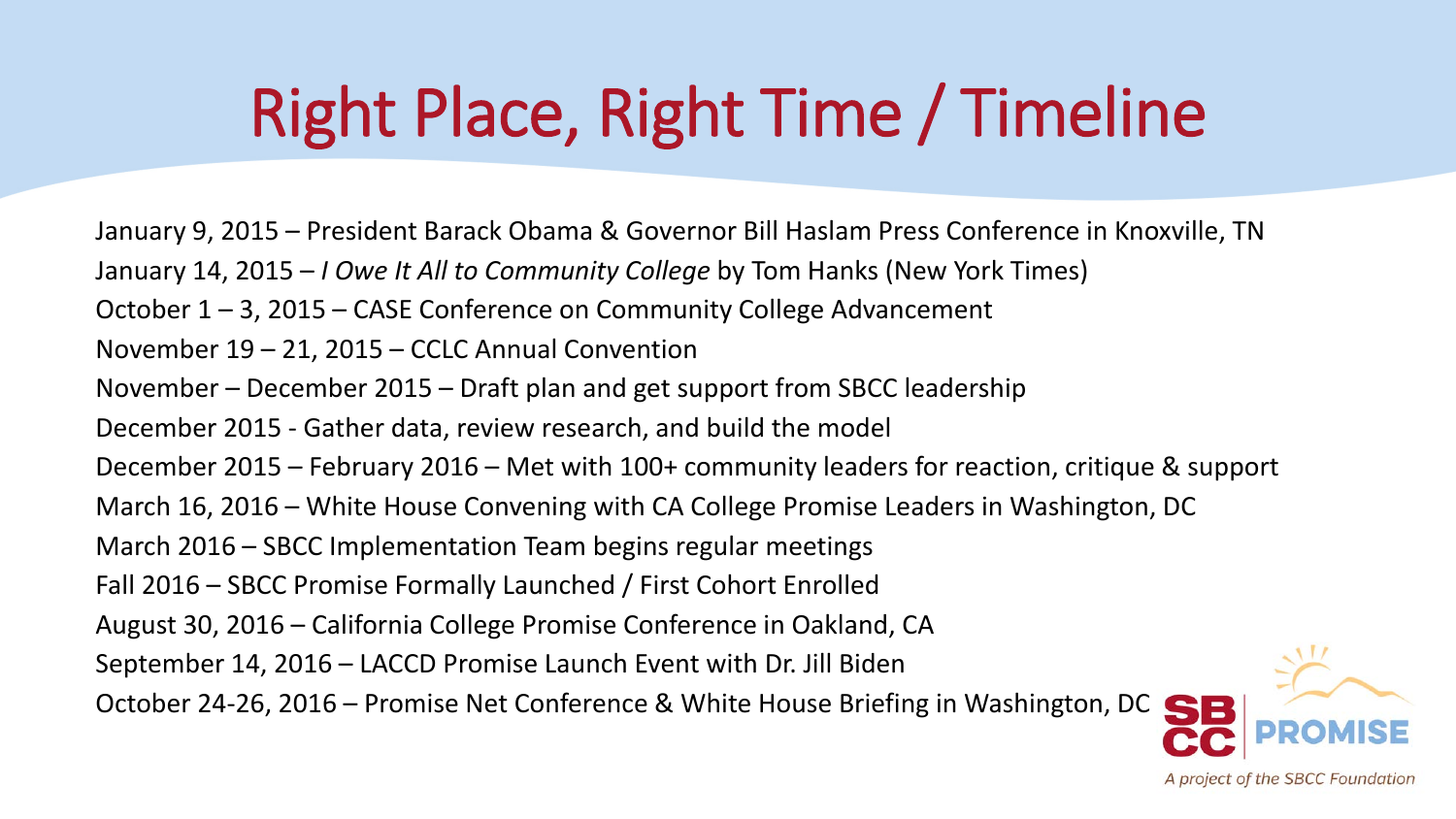### What We Learned from 100+ Interviews

#### **Critiques**

• See Next Slide…

#### **Exceptions**

- **Military Service**
- Gap Year
- Disabled Students
- CTE Programs

#### Concerns

- Commitments to 4-year track
- Course availability

Level of Excitement Political Support Philanthropic Willingness / Ability Possible Partnerships

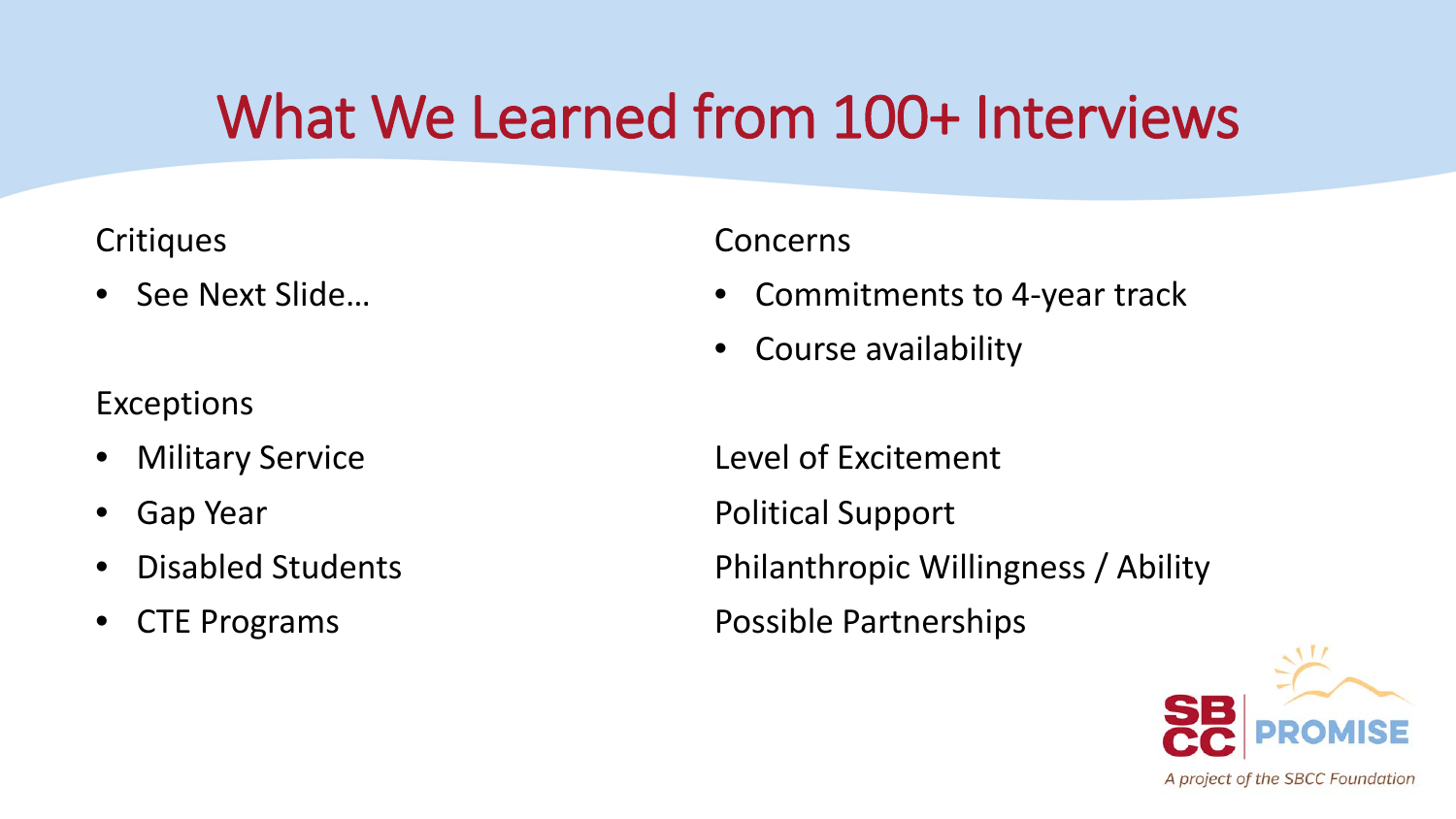# Critiques & Responses

#### **Why don't we figure family income?**

- framing of "this is what we, as a community, do for our youth"
- business efficiency argument costs more to police than would be saved by exclusion
- more people have a direct stake in the success program / some will pay it forward

#### **Why don't we consider high school performance?**

- we want to reach those most in need (often struggled in high school)
- we want to reach those most likely to be significantly impacted by the support

### **Why pay for everything (all hard costs)? People don't appreciate what is free. (e.g. no "skin in the game")**

- "skin in the game," is measured in time, effort, and commitment, rather than money
- Students trade potential work hours for study hours

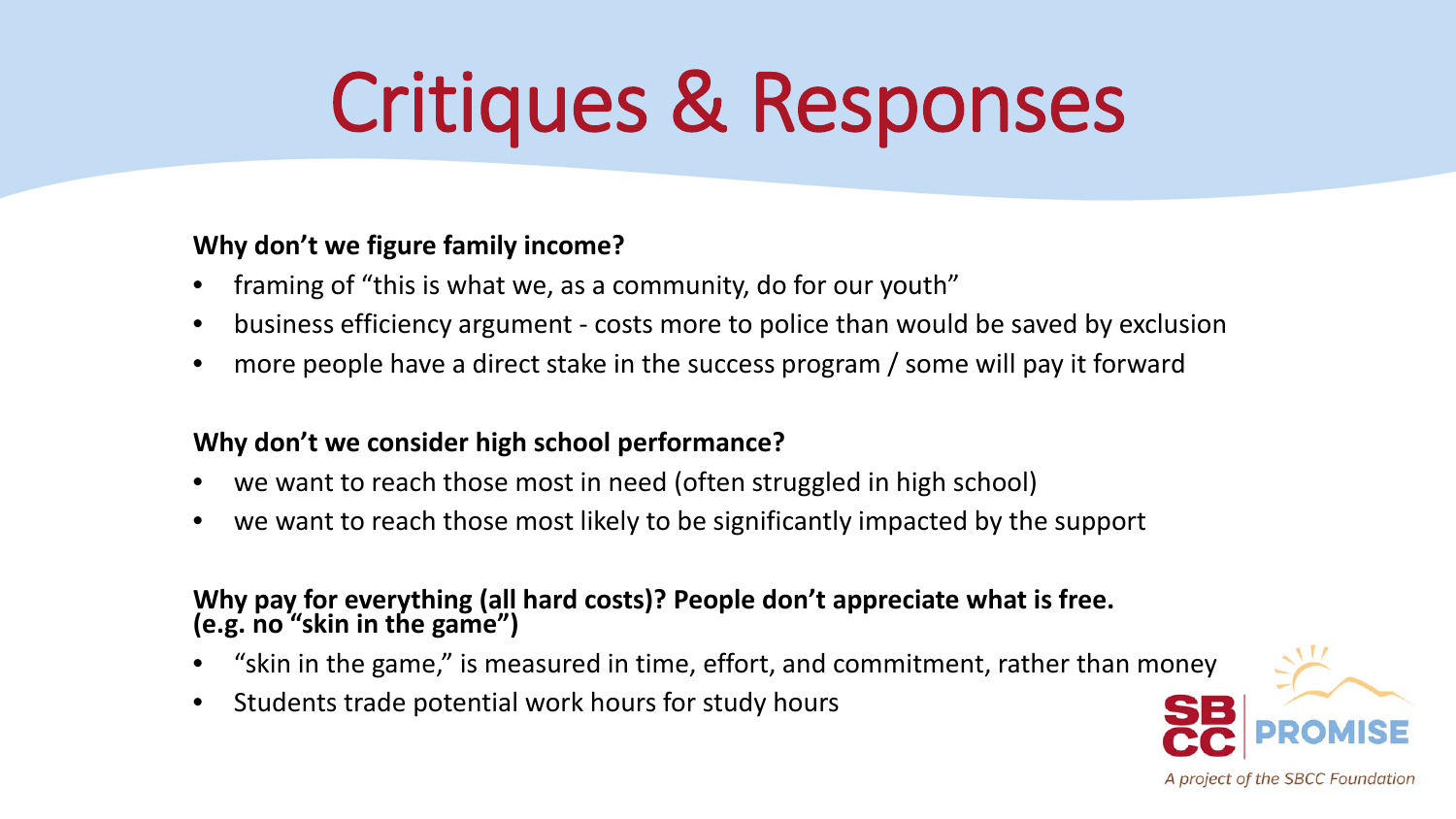#### **1,421 potentially SBCC Promise-eligible students in the District**

- $\checkmark$  Applied to SBCC (but may not plan to attend as a college student)
- $\checkmark$  Completed secondary education within SBCC District
- $\checkmark$  Completed secondary education after July 1, 2015

#### **850 of 1,421 eligible students enrolled in the Fall 2016 term**

#### **756 of 850 eligible and enrolled students have opted in**

- **88.94** % of eligible and enrolled students; (predicted 80%)
- **53.20** % of all eligible students

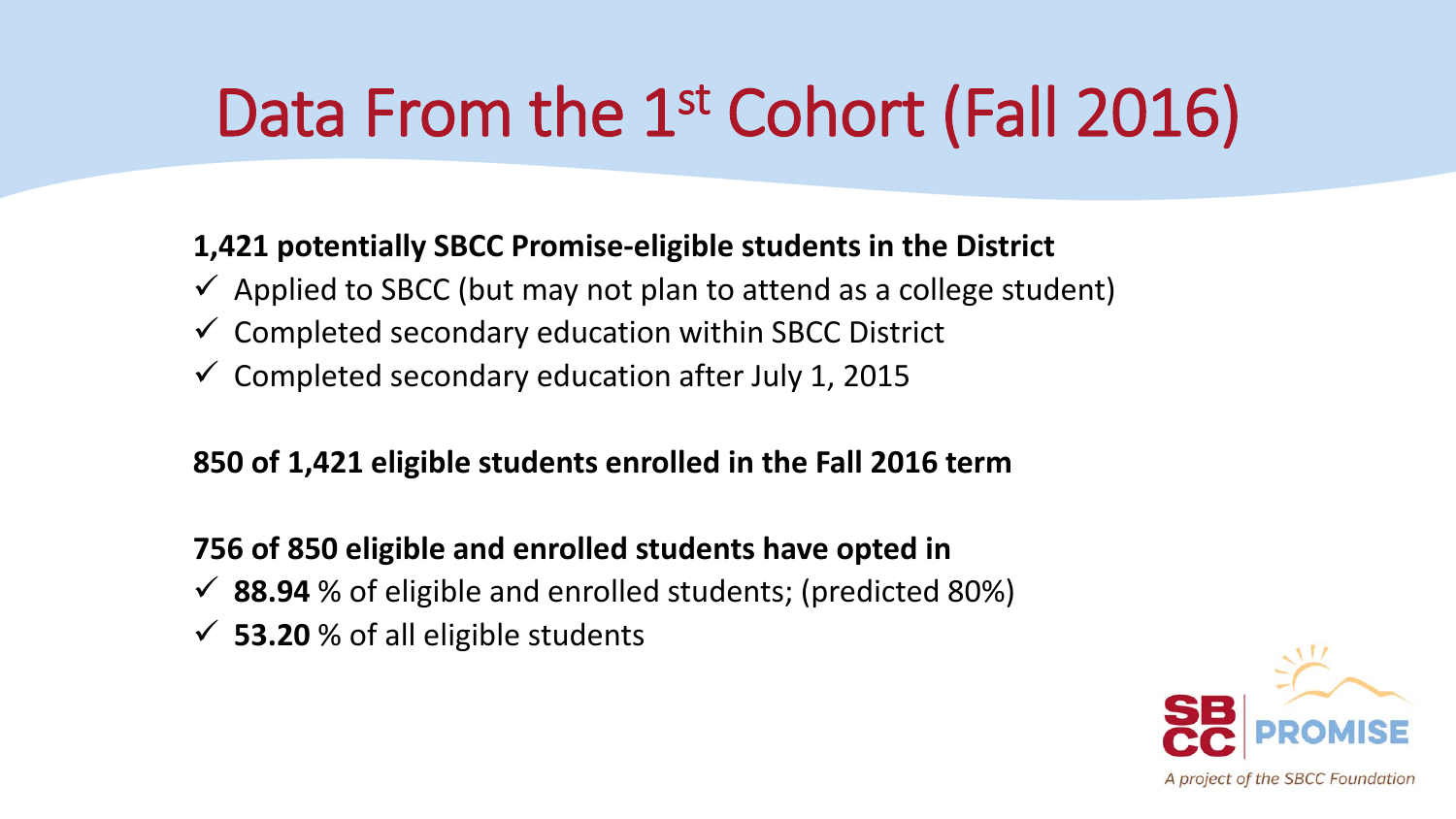| Promise Students by High School of Origin | #              | %      |
|-------------------------------------------|----------------|--------|
| Santa Barbara                             | 234            | 30.95% |
| <b>Dos Pueblos</b>                        | 199            | 26.32% |
| <b>San Marcos</b>                         | 191            | 25.26% |
| <b>Carpinteria</b>                        | 70             | 9.26%  |
| <b>Bishop Garcia Diego</b>                | 20             | 2.65%  |
| <b>Alta Vista Alternative</b>             | 12             | 1.59%  |
| <b>La Cuesta Continuation</b>             | $\bf 8$        | 1.06%  |
| Other (ex: independent home school)       | 10             | 1.32%  |
| <b>Olive Grove (Santa Barbara Campus)</b> | 5              | 0.66%  |
| <b>Laguna Blanca</b>                      | $\overline{2}$ | 0.26%  |
| <b>San Roque</b>                          | $\overline{2}$ | 0.26%  |
| <b>Rincon</b>                             | $\overline{2}$ | 0.26%  |
| <b>Providence</b>                         | $\mathbf{1}$   | 0.13%  |

*\*SBUSD comprehensive high school graduates account for 82.54% of SBCC Promise students*

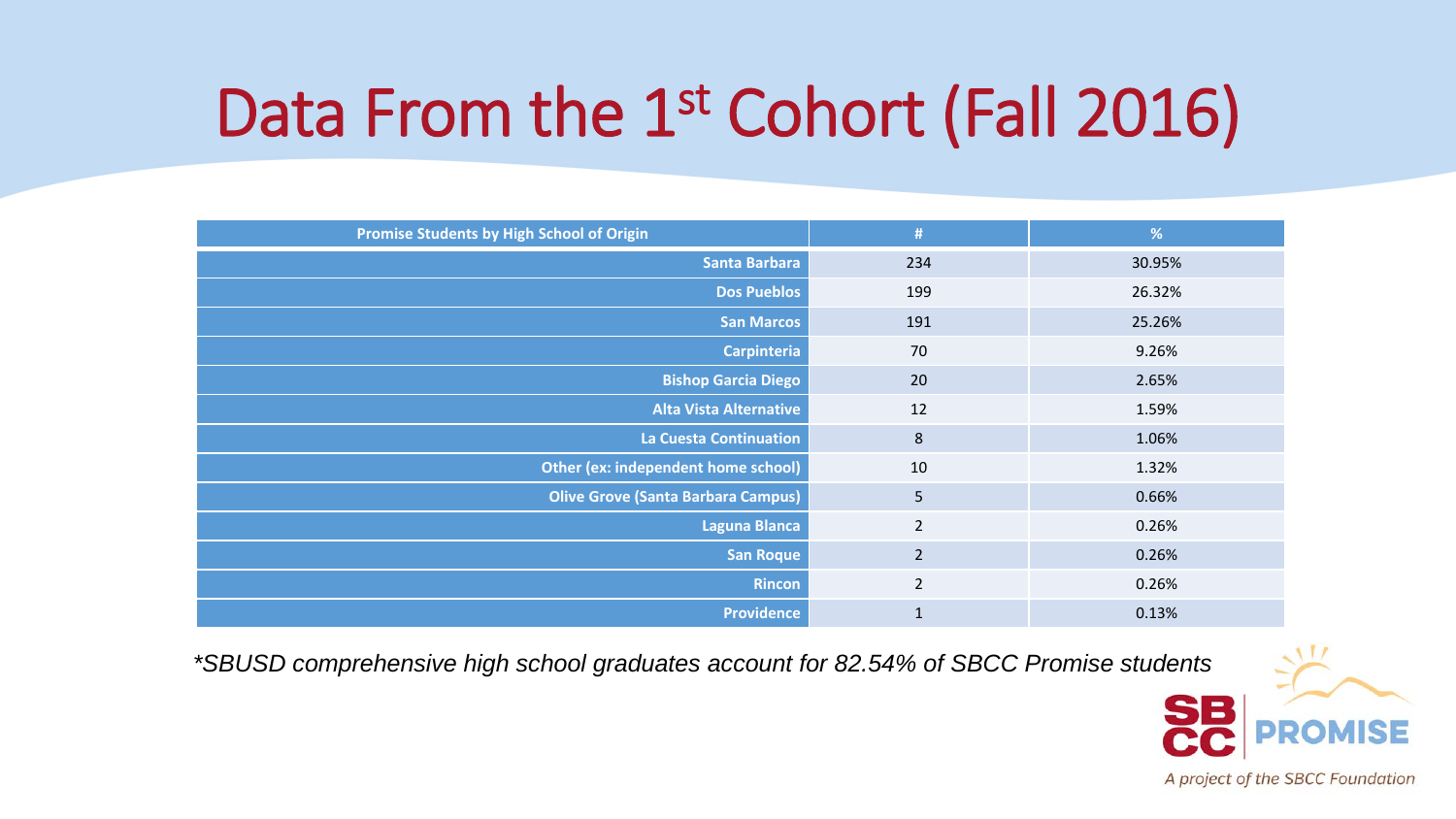#### **Average Fall 2016 unit load of SBCC Promise students:**

- 13.4 at census (add/drop deadline)
- 13.5 at the end of the semester\*

*\*69 students who were enrolled in 12+ units at deadline have fallen below full-time status since that date. These students will be on SBCC Promise probation in spring 2017 and must meet and maintain eligibility requirements throughout the term in order to remain eligible.* 

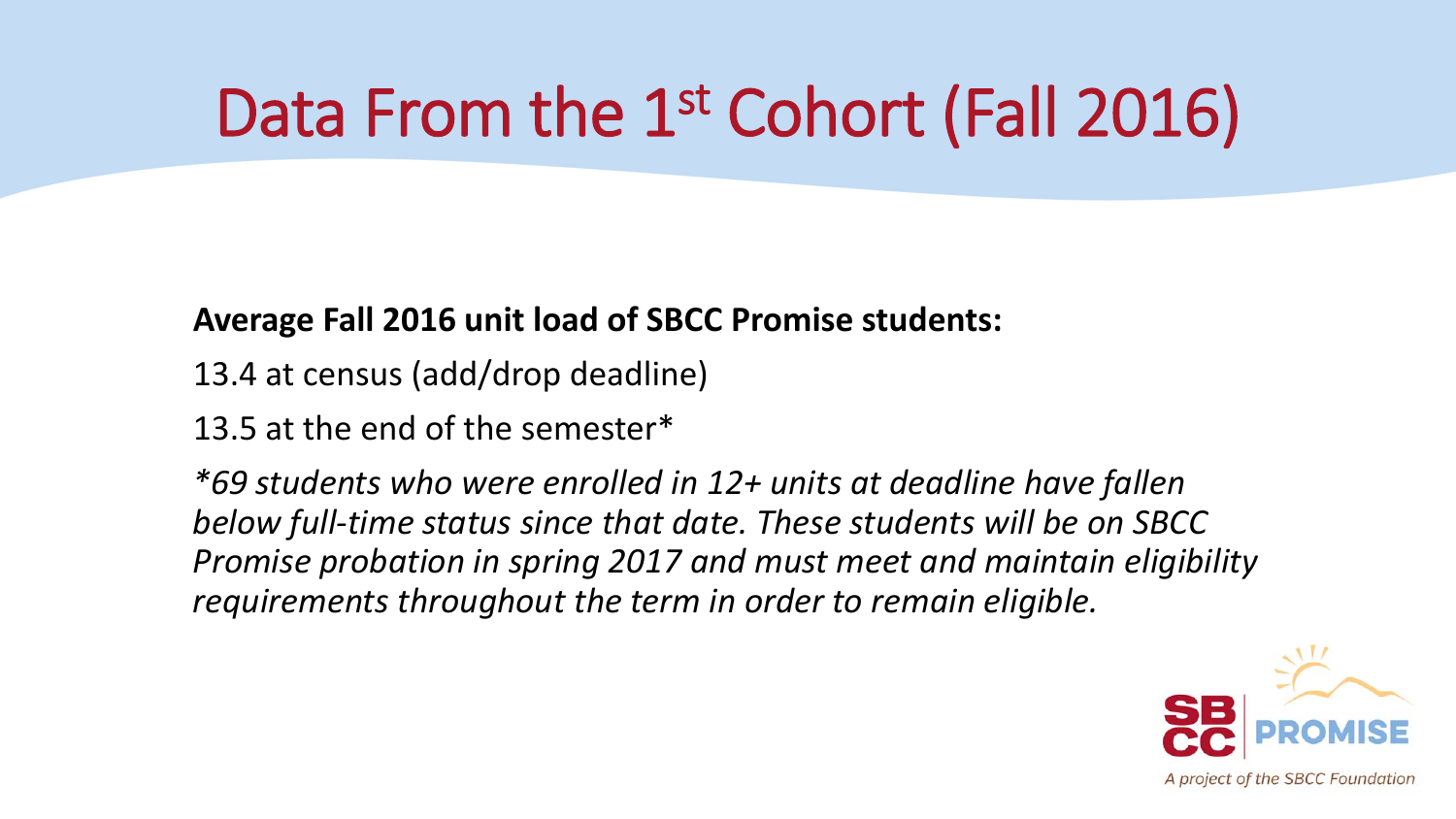#### **Board of Governor's Fee Waiver Eligibility:**

- Applied and eligible: 509/756 (66.32%)
- BOGW Type B (based on total family income; documentation required): 272 56 applied in person at Financial Aid Office; 213 applied online
- BOGW Type C (based on unmet need determined by FAFSA): 236  $\checkmark$  All applied online
- BOGW Type FW-3 (dependent of a veteran): 1
- Applied and not eligible: 241/756 (31.87%)
- Applied with incomplete information: 6/751 (0.79%)

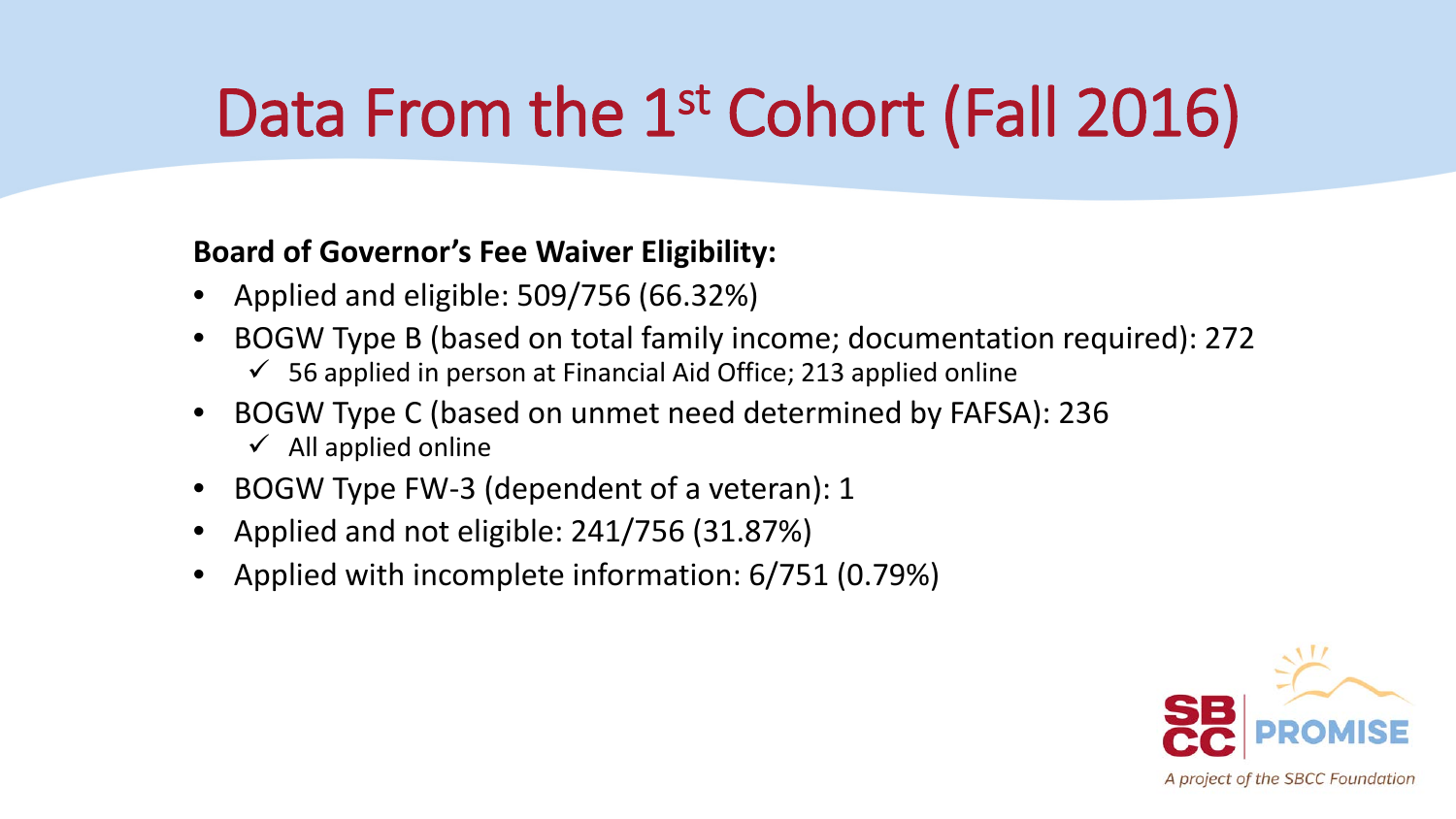**Number of students registered with DSPS:** 73/756 (9.65%)

**Number of students registered with EOPS:** 106/756 (14.02%) *\*272 students qualify based on BOGW and FT student status*

**Number of students registered with Athletics:** 11/751 (1.45%)

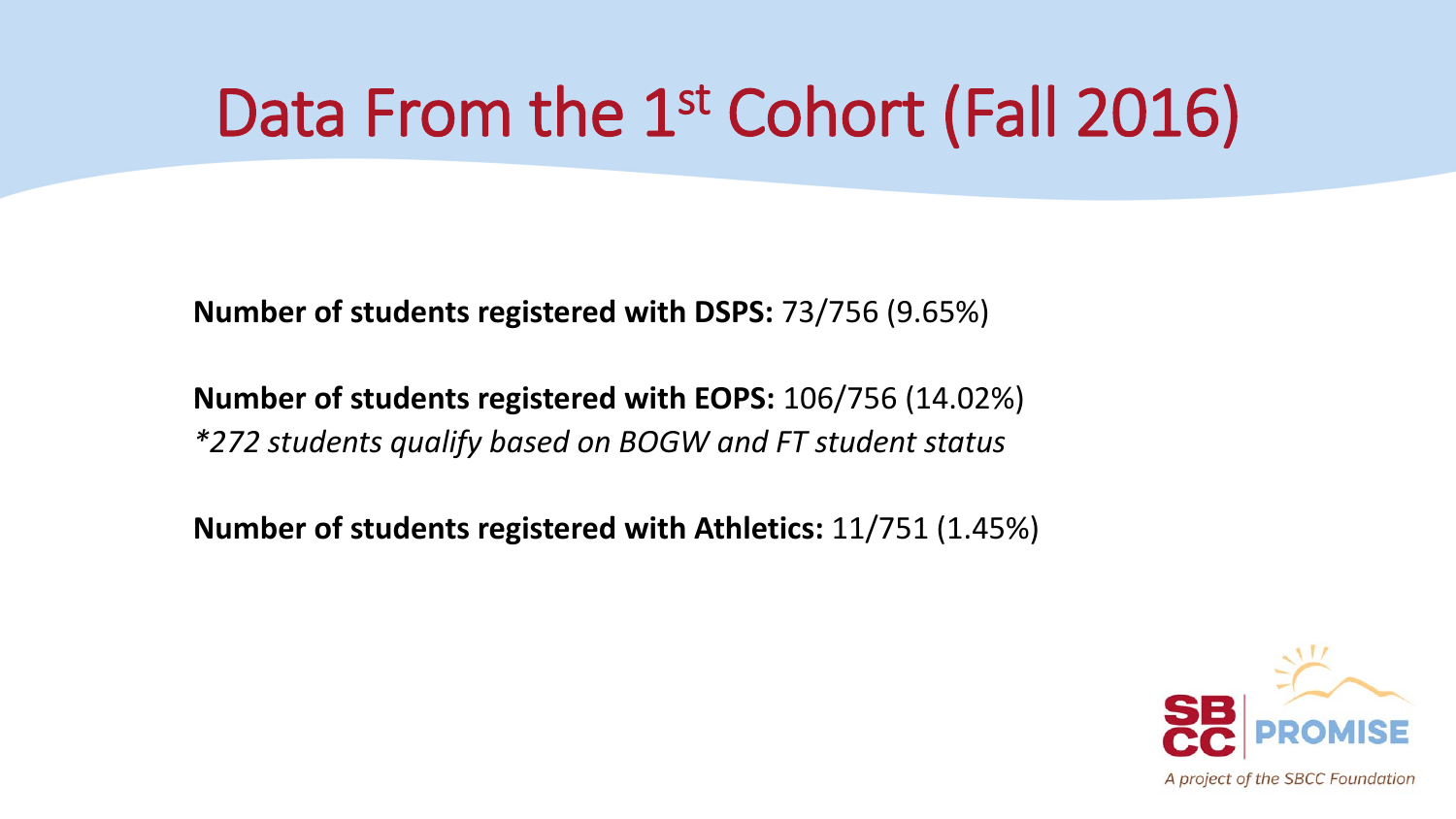#### Partial List of Majors (5 or more students enrolled):

| <b>Business Administration 82</b> |    |
|-----------------------------------|----|
| <b>Biological Sciences</b>        | 59 |
| Nursing (ADN)                     | 58 |
| Undeclared                        | 44 |
| Psychology                        | 41 |
| Engineering                       | 40 |
| Kinesiology                       | 34 |
| <b>Computer Science</b>           | 22 |
| Sociology                         | 22 |
| Law & Society                     | 20 |
| Administration of Justice 17      |    |
| Film Production                   | 16 |

| Automotive Serv & Tech 15    |    |
|------------------------------|----|
| Cosmetology                  | 15 |
| Early Childhood Ed.          | 15 |
| Education                    | 13 |
| Communication                | 12 |
| Music                        | 12 |
| <b>Culinary Arts</b>         | 11 |
| <b>Environmental Studies</b> | 10 |
| Graphic Design               | 9  |
| Radiography                  | 9  |
| English                      | 8  |
| <b>Studio Arts</b>           | 8  |

| Accounting                   |   |
|------------------------------|---|
| Film Studies                 |   |
| Finance                      |   |
| Marketing                    |   |
| Mathematics                  | 7 |
| Science & Math               | 7 |
| <b>Animation and Gaming</b>  | 6 |
| Spanish                      | 6 |
| <b>Arts &amp; Humanities</b> | 5 |
| Chicano Studies              | 5 |
| <b>Computer Engineering</b>  | 5 |
| Theatre Arts                 |   |
|                              |   |

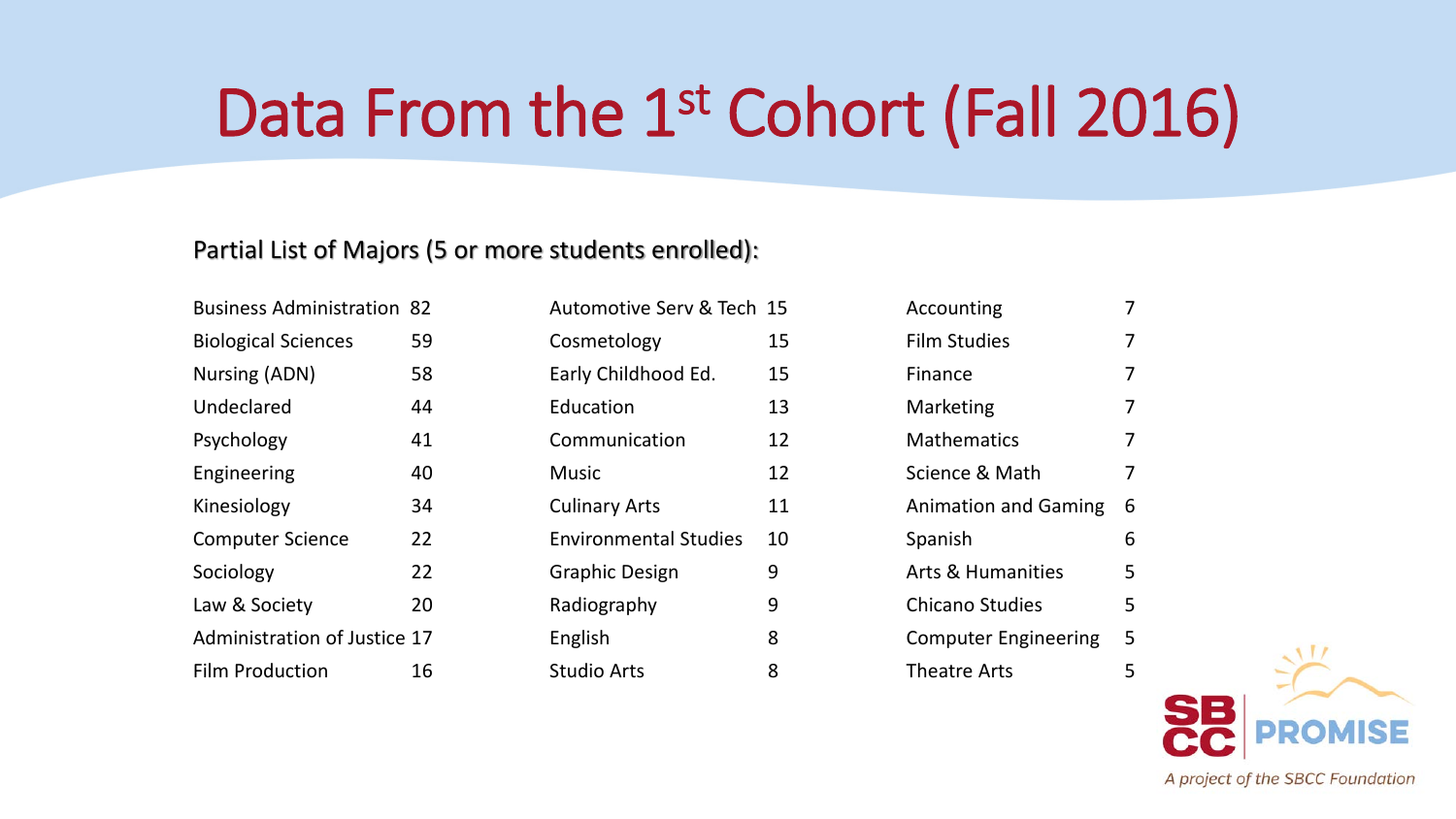### Data From the 1<sup>st</sup> Cohort (Spring 2016)

Of the 756 students who were enrolled as part of the first SBCC Promise cohort in Fall 2016:

- 642 (84.9%) also met the requirements for Spring 2017
- 114 (15.1%)did not meet the requirements to continue as a Promise student

93 new students (first time enrollees) joined the SBCC Promise in Spring 2017.

756 + 93 = 849 unduplicated students benefited from the SBCC Promise in it's first year.

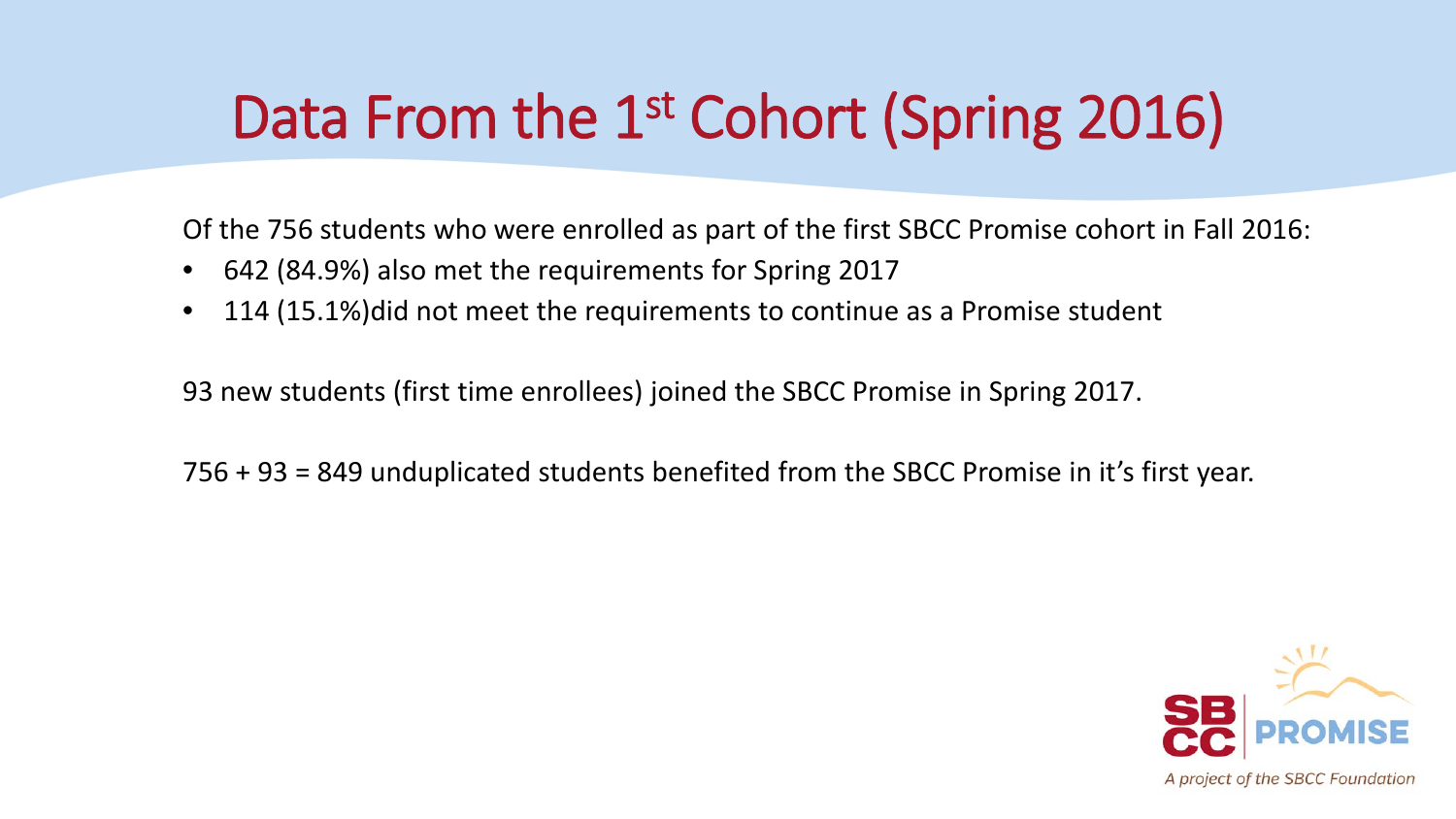### Data From the 1<sup>st</sup> Cohort (Spring 2016)

#### **1,787 potentially SBCC Promise-eligible students**

- $\checkmark$  Applied to SBCC (but may not plan to attend as a college student)
- $\checkmark$  Completed secondary education within SBCC District
- $\checkmark$  Completed secondary education after January 1, 2016

#### **844 of 1,787 eligible students enrolled in the Spring 2017 term**

**746 of 844 eligible and enrolled students are SBCC Promise students**

- **88.39** % of eligible and enrolled students; (predicted 80%)
- **41.75** % of all eligible students

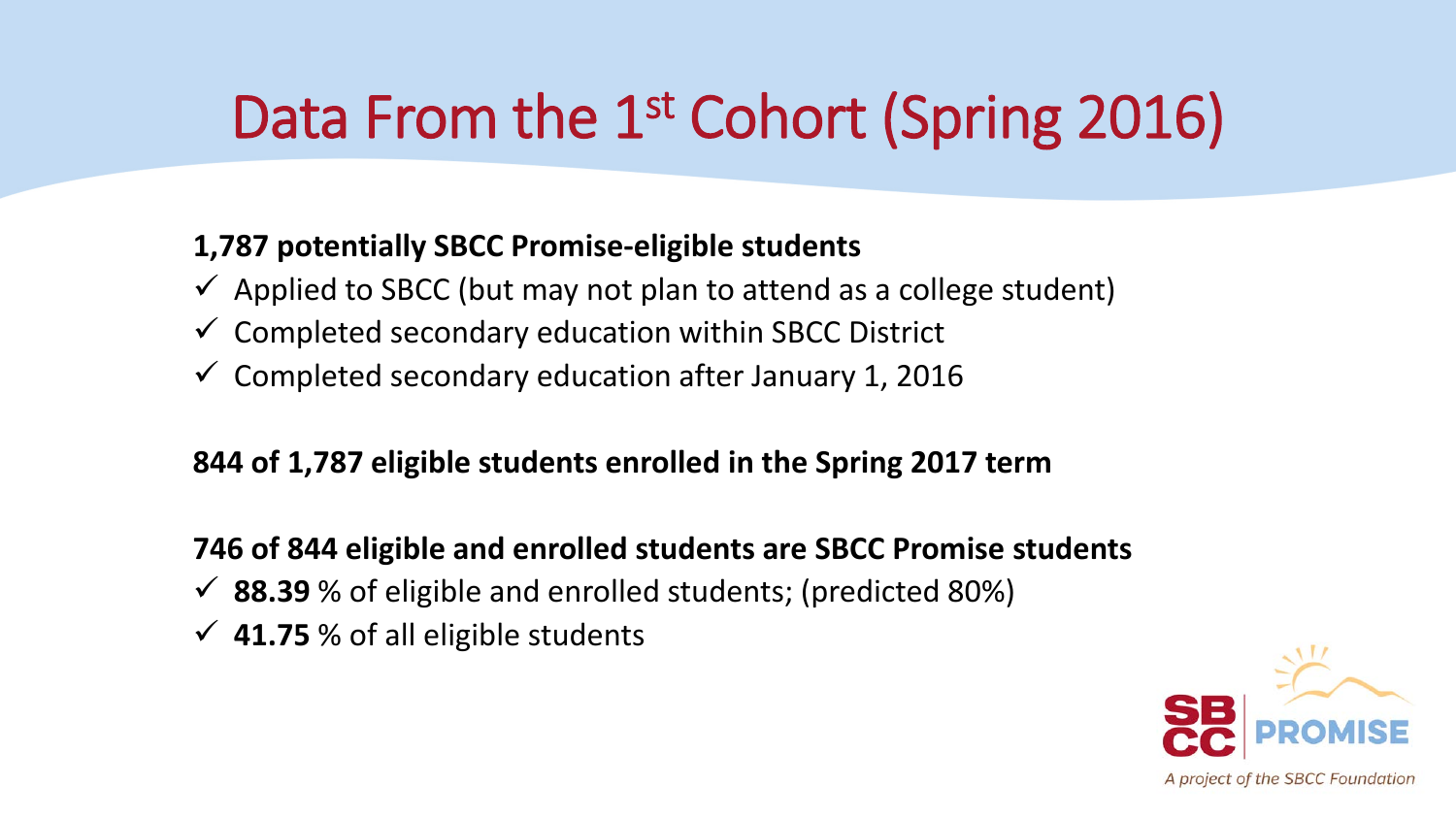# Critical Issues / Concerns

Research / Data

Confusion about what a "Promise Program" is / Branding / Jargon Ongoing Adjustments to the Model Financial Sustainability over the Long Run Appropriate Balance Between Public & Private Funding Regional, State, and National Integration of Promise Programs What if public funds ARE provided for Promise Programs?